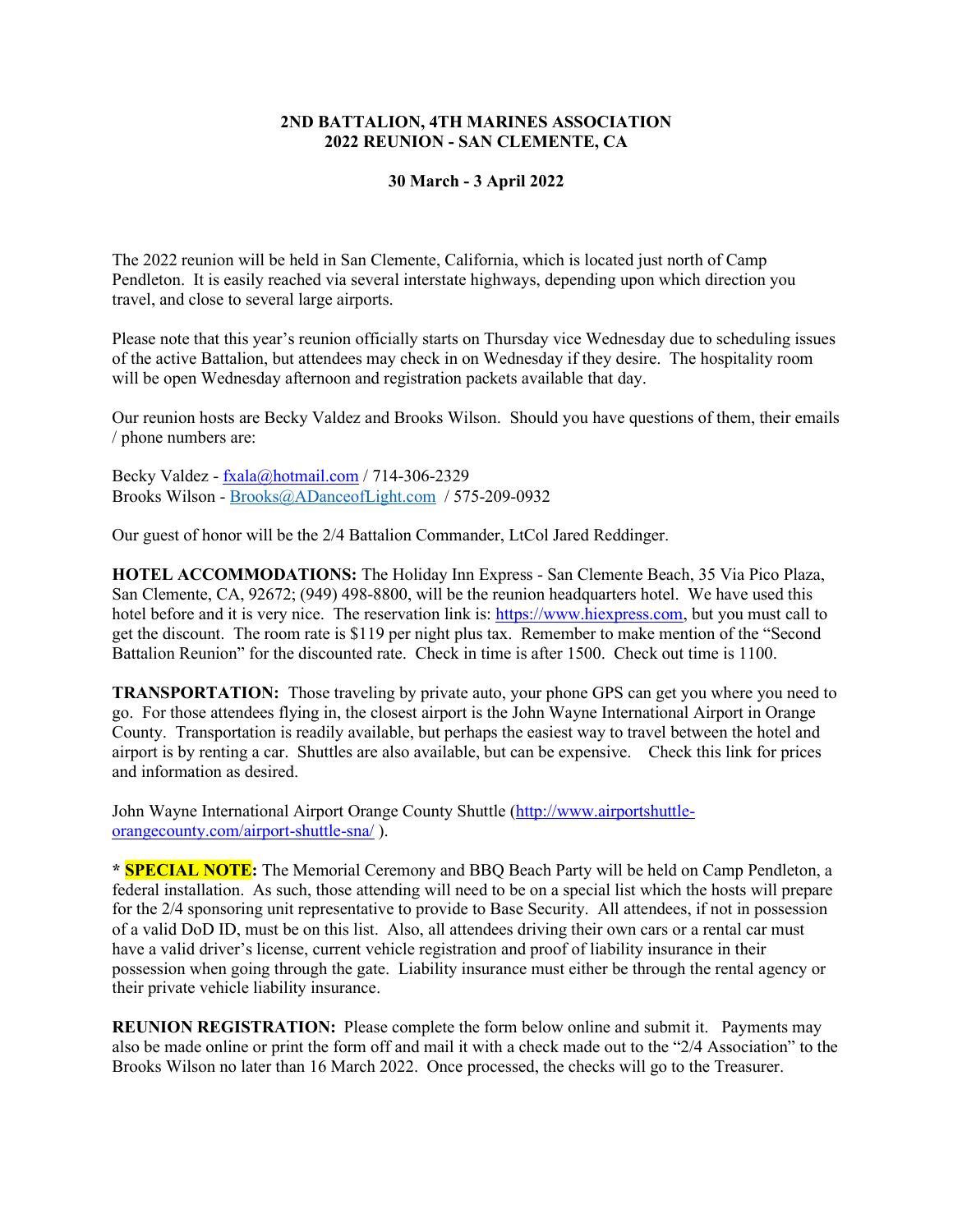#### **GOOD RESTAURANTS NEARBY:**

Nick's San Clemente, 213 Avenida Del Mar, San Clemente, CA 92672; 949-481-2200 Carbonara Trattoria, 111 Avenida Del Mar #B, San Clemente, CA 92672; 949-366-1040 The Avilas El Ranchito, 204 Avenida Del Mar, San Clemente, CA 92672; 949- 498-5000

# **MEALS & DRESS:**

Meals are as described on the registration form. Dress will generally be California casual for the majority of meals and activities, but the dress for the banquet at El Adobe Restaurant should be a bit dressier; i.e., coat and tie, blazer with slacks and button-down sport shirt. Ladies can wear dresses or slacks and a nice top. Ladies take a light sweater if it gets cool.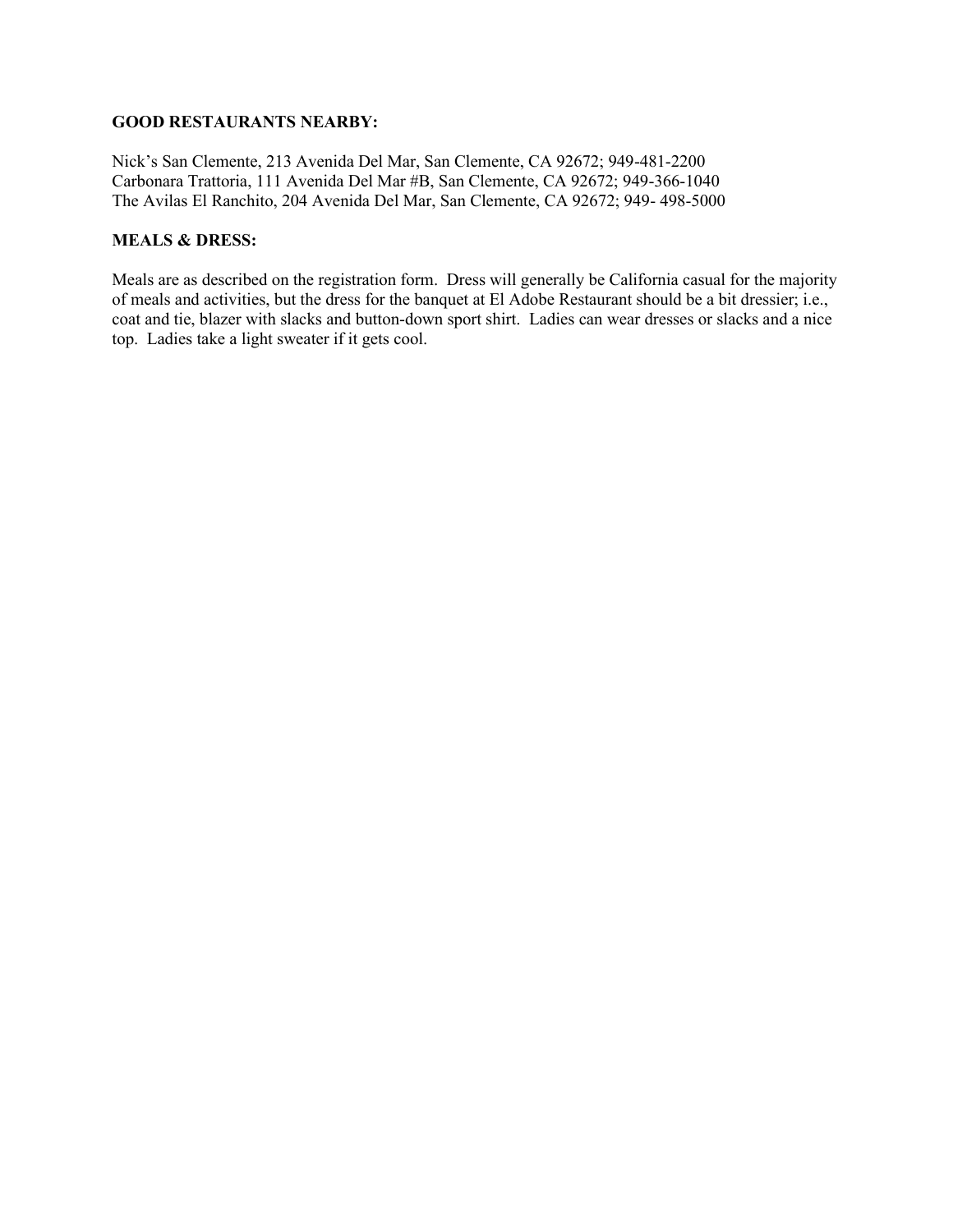# **\* SCHEDULE OF EVENTS \***

## **Wednesday (30 March)**

| $1200 - 1800$ : | Registration; hospitality room open; free time |
|-----------------|------------------------------------------------|
| $1800 - on:$    | Cocktails and dinner on own as desired         |

### **Thursday (31 March)**

| $0630 - 0930:$  | Breakfast at hotel on own; registration                     |
|-----------------|-------------------------------------------------------------|
| $0900 - 1000:$  | Hospitality room open; free time                            |
| $1100 - 1200$ : | Bastards Awards Ceremony at Park Semper Fi                  |
| $1230 - 1400$ : | Lunch at Fisherman's Restaurant on the pier in San Clemente |
| $1500 - 1800$ : | Registration; hospitality room open; free time              |
| $1800 - on:$    | Cocktails and dinner on own as desired                      |

# **Friday (1 April)**

| $0630 - 0930:$  | Breakfast at hotel on own                                                                            |
|-----------------|------------------------------------------------------------------------------------------------------|
| $1030 - 1130$ : | Memorial Ceremony at the Memorial Gardens $(5th$ Marines Area - Camp Pendleton)                      |
| $1130 - 1230$ : | Walk/drive up 1 <sup>st</sup> Sergeant's Hill; vehicles will be available for those not able to walk |
| $1230 - 1330$ : | Lunch at Range 300 as desired; bring your own lunch                                                  |
| $1330 - 1500$ : | Weapons Firing Familiarization at Range 300                                                          |
| $1500 - 1630$ : | Hospitality room open; free time                                                                     |
| $1800 - 2100$ : | Dinner at El Adobe Restaurant in San Juan Capistrano (20-minute drive from hotel)                    |

### **Saturday (2 April)**

| $0630 - 0930$ : | Breakfast at hotel on own              |
|-----------------|----------------------------------------|
| $0930 - 1130$ : | Board and business meetings            |
| $1200 - 1500$ : | BBQ beach party at San Onofre Beach    |
| $1500 - 1700$ : | Hospitality room open; free time       |
| $1700 - 2100$ : | Cocktails and dinner on own as desired |

# **Sunday (3 April)**

0630 - 0930: Breakfast at hotel on own and check out.

# **\* VENUE LOCATIONS \***

- ∙ Park Semper Fi, 124 N Alameda Lane, San Clemente, CA 92672
- ∙ **Fisherman's Restaurant**, 611 Avenida Victoria, San Clemente, CA 92672
- ∙ **5 th Marines Memorial Gardens**, Camp San Mateo (62 Area), Camp Pendleton, CA
- 92055 (use Cristianitos Road exit off I-5 to get to Camp San Mateo 62 Area gate)
- ∙ **El Adobe Restaurant**, 31891 Camino Capistrano San Juan Capistrano, CA 92675
- ∙ **San Onofre Beach**, north end of Camp Pendleton, CA (use Basilone Road exit from I-5 to Old Pacific Highway)